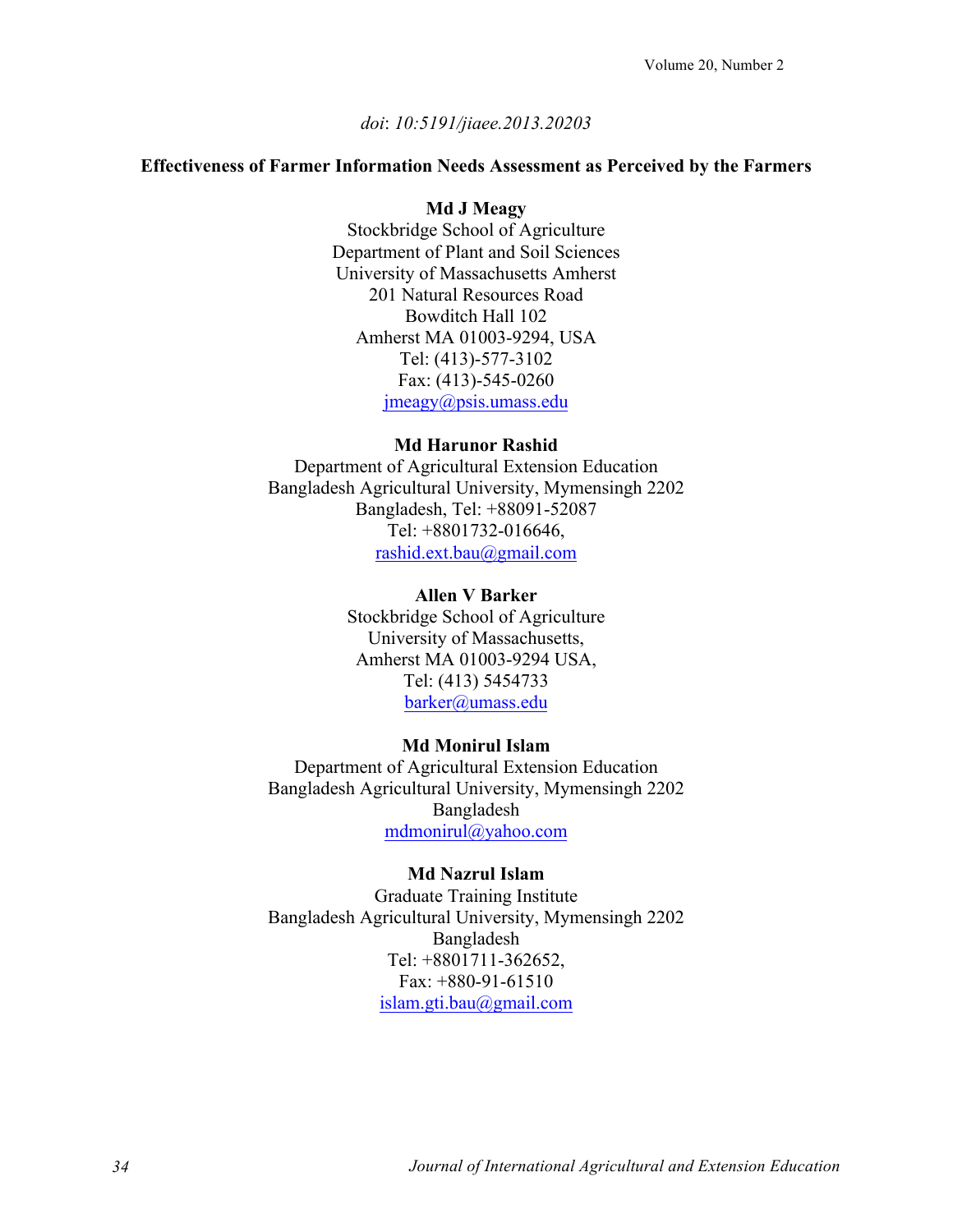## **Abstract**

*In Bangladesh, adoption of new extension program and implication is still limited. The objectives of the study were to determine and describe farmers' perceptions on the effectiveness of Farmer Information Needs Assessment (FINA) and to explore the relationships between farmers' characteristics and their perceptions of FINA. The study was conducted in Hajigonj, Chandpur, Bangladesh. One hundred twenty FINA-participating farmers were interviewed with a multistage, random-sampling method. An overall moderate to highly favorable perception of the FINA program was found. About half of the farmers responded with moderately favorable perceptions of FINA in providing extension services. However, less than half of the farmers responded moderately favorably in adopting recommended practices, even though more than one-third of the farmers responded with highly favorable perceptions of FINA. Seven of twelve farmer characteristics showed a significant relationship with farmer perceptions of the effectiveness of FINA: that is, middle-aged farmers were more active participants in FINA and in farming than young people; more than 60% of participants operated small farms, and they were more motivated by the FINA program than large-farm operators; farmers with moderate to high incomes participated more in FINA than did low-income farmers; and increased contact with extension personnel and increased agricultural knowledge improved farmers' perceptions of FINA. The results allowed a conclusion that FINA, the leading problem assessment approach in agricultural extension, was effective for sustainable agricultural production. Extension departments and farmers can benefit from studying these results to identify and to solve their farming questions.*

**Keywords:** Agricultural Extension Approach, Farmers' Perceptions, FINA, Hajigonj, Bangladesh.

### **Introduction**

Agricultural enterprises involve two thirds of the rural population of Bangladesh (FFYP, 1998), which has an area of 56,000 sq miles and a population near 115 million (BBS, 2000; Mahtab & Karim, 1992). The economy of Bangladesh is dependent predominately on agriculture. About 85% of the total population lives in rural areas, and the major occupation of these residents is farming. Bangladesh has a limited cropped area of 14.27 million ha, and its cropping intensity is 176% (BBS, 2000), meaning that more than one crop is grown per year on the same land. In the 1999–2000 financial years, the agricultural sector contributed 25.5% of the Gross Domestic Product ( GDP) (Anonymous, 2000; BBS, 2000). Despite these achievements, agriculture in Bangladesh has faced tremendous problems

in sustainable crop production. A vast number of farmers seek substantial help for their farming problems. For sustainable food production, great care should be taken to address the needs of the farmers and to provide them with necessary inputs and information. Well-managed extension services are, therefore, needed for efficient transfer of technology (Enos, 1989; Pretty & Chambers, 1993).

Agricultural extension in Bangladesh has followed an evolutionary process of implementation with components of several organizational approaches (Rogers, 1995; Stone, 1997). A major role of agricultural extension in developing countries has been disseminating technologies generated by public sector research organizations through appropriate strategies such as demonstrations, field visits, farmers'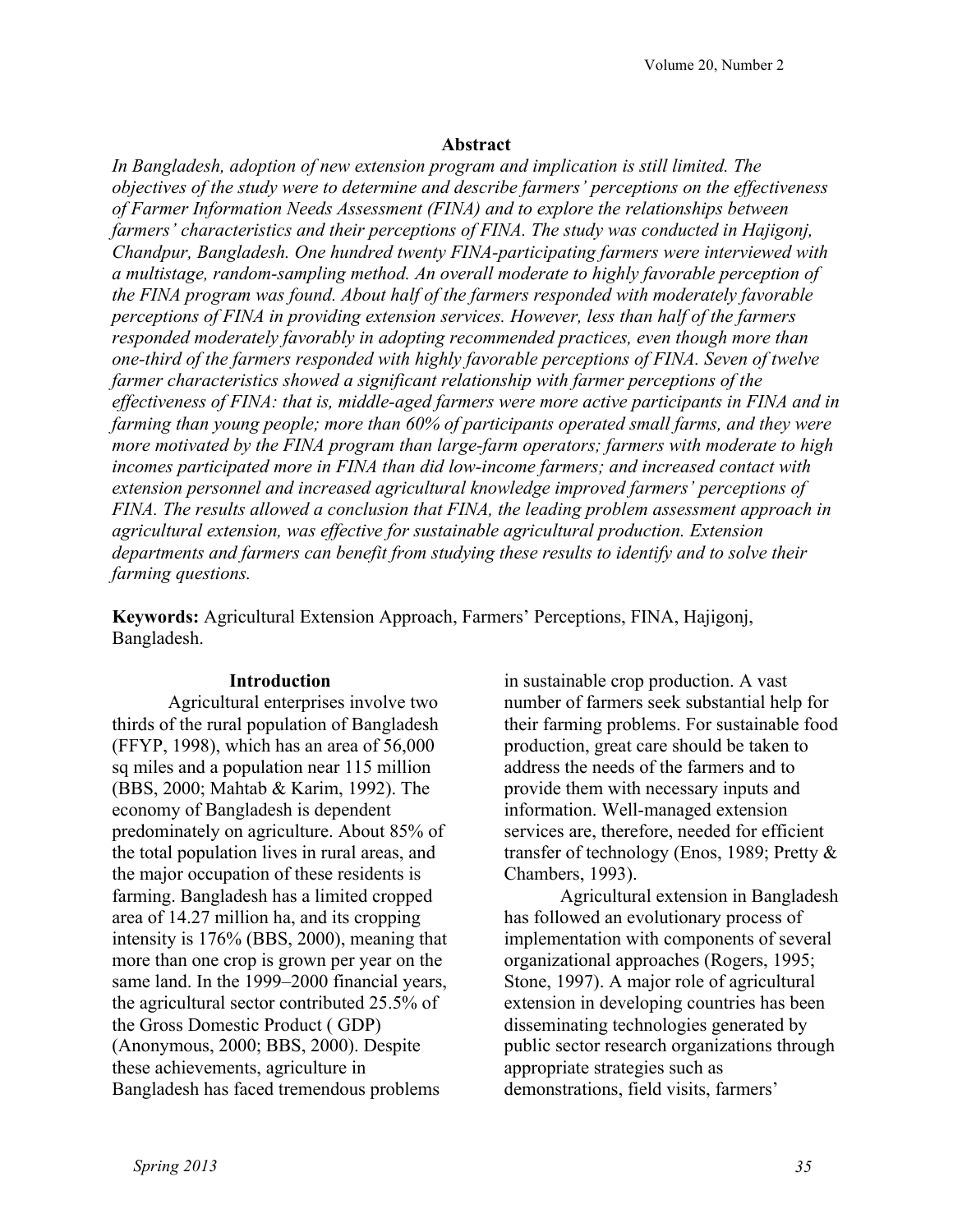meetings, and use of media. Among these, the Training and Visit  $(T&V)$  approach was established during the late 1970s by putting extension services under supervision of the Department of Agricultural Extension (DAE) (Feder & Slade, 1986; Suryanarayana et al., 1990). The T&V approach improves communications between research and extension, and more than 40 countries have adopted this approach (Birkhaeuser et al., 1991). However, a study noted that agricultural T&V extension personnel (e.g., block supervisors) were found to lack technical and performance appraisal training that focused challenges in agricultural extension in Bangladesh (Reynar & Bruening, 1996). However, a practical study in Ethiopia revealed that the T&V approach was effective in disseminating innovations and increasing yields among contacted farmers, upgrading extension agents' skills, and imparting valuable lessons for other extension systems (Dejene, 1989).

Farmer information needs assessment (FINA) is an approach by the Department of Agricultural Extension (DAE), Bangladesh, in which farmers can identify their needs and extension workers assess these needs and recommend support. FINA is a principle of the revised extension approach of DAE. In this approach, the FINA program determines the key problems and opportunities that farmers face and types of information that they require to get a responsive extension services (DAE, 1999). The main elements of FINA are the Block Supervisors (BSs) diary, the Problem Census, Participatory Rural Appraisal (PRA) and consultation with other organizations responsible for conducting this program. Problem Census and BSs diary mainly are adopted by DAE where FINA programs are conducted by their field staffs, who meet with group of farmers to review agricultural situation, identify main

problems, and discuss opportunities for possible solutions. The Problem Census is a participatory technique of DAE that assists farmers in analyzing, planning, and developing agriculture. In the field, it is focused in a group discussion where farmers identify their problems and suggest solutions through BSs. In the most cases, FINA is following the Problem Census process in which four major steps occur (a) organizing a meeting, (b) explaining a topic, (c) forming sub-groups and listing problems, and (d) discussing problems and concluding with solutions for assessment of farmers needs.

DAE suggested that FINA is an effective tool for identifying farmers' needs and solutions (DAE, 1999). Recently, it is argued generally that FINA programs are not sincere in identifying farmers' needs and providing effective extension services, resulting in a poor flow of information to the farmers. In accordance with the extension services, a study revealed that methods like personal contact, demonstration, group discussion, and literature were the most effective extension services for technology transfer, whereas radio programs, film shows, and meetings were moderately effective (Tripathy & Panday, 1967). An early study regarding the role of extension workers found that the field extension agent was the most effective person or means in agricultural motivation, as compared to neighbors and friends, village level worker, radio, Agricultural Extension Officer (AEO), literature, and film show. The finding also revealed that Block Development Officers (BDO) were not contacted by the farmers at all in any stages for farming questions (Rajaguru  $\&$ Satapathy, 1971). In spite of huge challenges in communicating new agricultural developments to potential farmers, extension program plays an important role in providing food and fuel for the world's most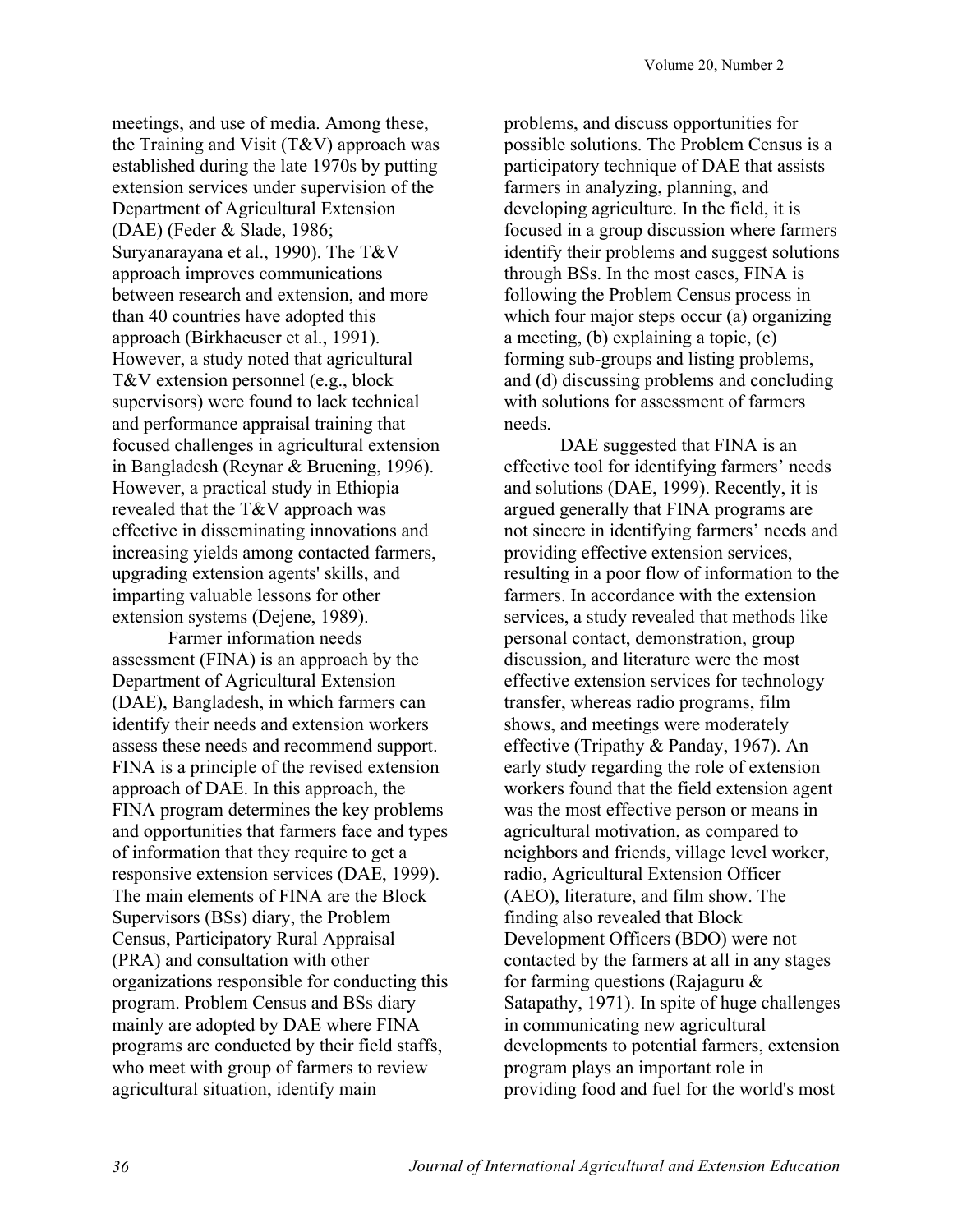densely populated large country (Bartholomew, 1994). A similar study linked with the agricultural extension program revealed that the Mennonite Central Committee's (MCC) extension work had contributed to increasing the net income level of farmers and provided technical assistance to extension activities for accessing good quality seeds (Reynar et al., 1996).

A study was conducted regarding to the role of organizational group when a group reaches its goal based on its goal model. The results suggested that there was a significant positive relationship between group effectiveness and its members' performances (Deep, 1978). Another study revealed that 65% of contacted farmers were classified as *most effective* in influencing other fellow farmers, whereas 23% of the farmers were *moderately effective* and 12% were *less effective*. The findings stated that farmers who used extension teaching methods were effective in transferring extension knowledge on improved technology to other farmers in the area of their operation (Suryanarayana et al., 1990).

An extension study of communication media found no significant relationship between age of the farmers and their opinion of the effectiveness of the Mati-O-Manush program on Bangladesh Television in disseminating agricultural information (Islam, 1998). On the other hand, a study found that the age group of contact farmers has a significant negative relationship with the effectiveness of farmers in influencing the adoption behavior of the other fellow farmers (Suryanarayana et al., 1990).

A study revealed a positive significant relationship between the level of education of farmers and their opinion regarding effectiveness of information disseminated to the farmers through Agricultural Radio Programs (ARPs). The

findings also indicated that an increased level of education of the farmers increases the opinion of the farmers regarding effectiveness of information passed through ARPs (Sarker, 1996). Research conducted on adoption of potato technologies found that the fertilizer costs, high seed costs, lack of quality seeds, lack of awareness, lack of knowledge about technologies and low price of potato at harvest period were perceived as great barriers for the adoption of technologies (Muttaleb et al., 1998).

# **Purpose and Objectives**

The purpose of this study was to determine the effectiveness of the Farmer's Information Need Assessment (FINA) extension program as perceived by the participants. The specific objectives of the study were to:

- 1. Determine and describe the farmers' perception on the effectiveness of FINA in terms of (i) providing extension services and (ii) adopting recommended agricultural practices.
- 2. Find out the problems faced by the farmer in implementing FINA program.
- 3. Explore and describe the role of the selected characteristics (age, educational qualification, family size, farm size, annual income, organizational participation, cosmopoliteness, extension media contact, farming experience, farming facilities, innovativeness, and agricultural knowledge) of the farmers and reveal the relationships between farmers' characteristics and their perception on the effectiveness of FINA.

# **Methods**

The study was conducted in six randomly selected unions from a total of twelve unions of the Hajigonj Upazila of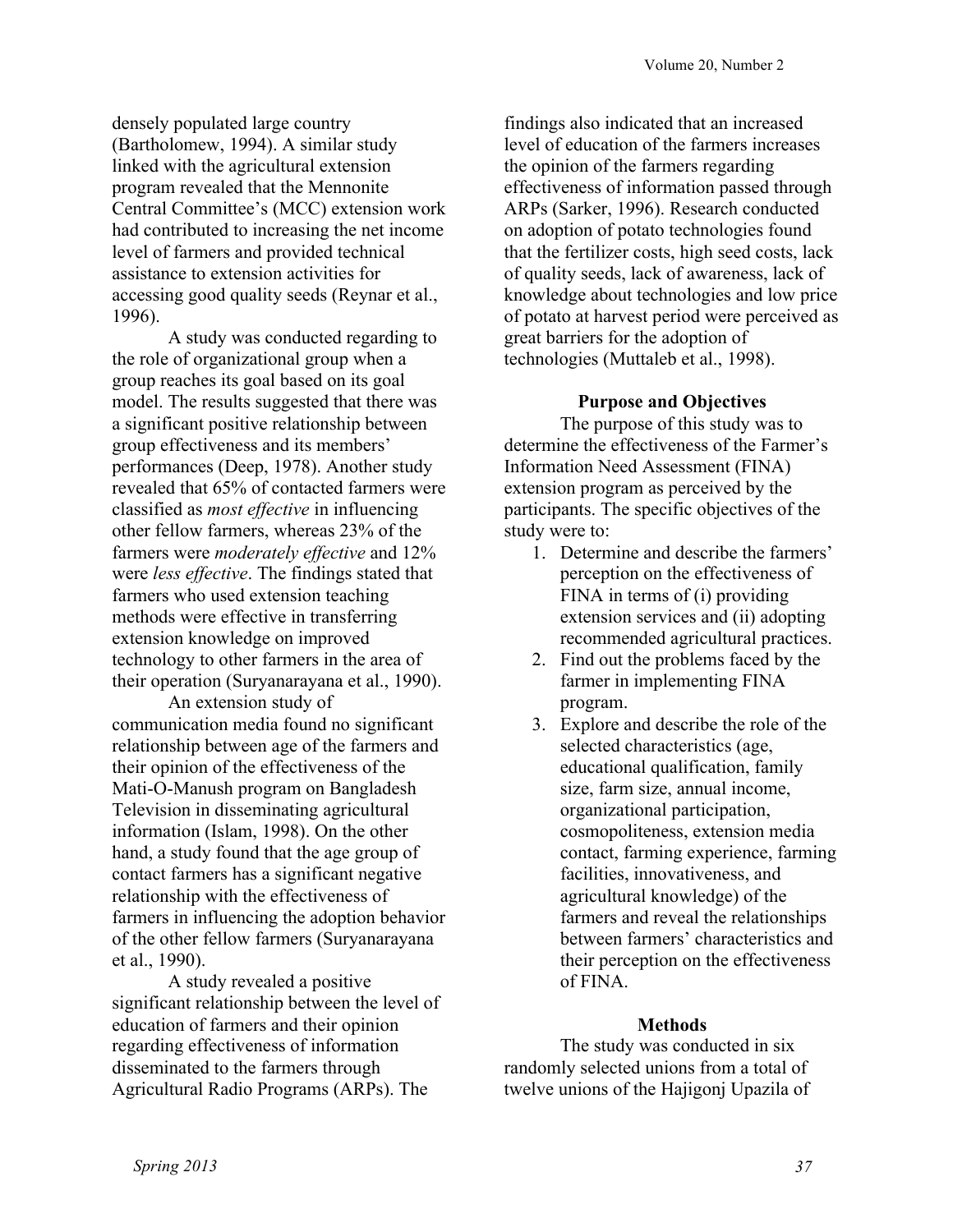Chandpur District in Bangladesh (Table 1; Figure 1). The farmers who participated in the FINA extension program conducted by the BSs of DAE constituted the population of the study. The selected Unions were Hajigonj Paurashava, Barkul Paschim, Hajigonj, Hatila Purba, Rajargaon Dakshin, and Kalocho Uttar. First, eleven blocks from total nineteen were selected randomly for collection of population so that at least 50% of the blocks of each union were considered. Then, half of the FINA participating farmers of each of eleven blocks were selected using a table of random numbers (Kerlinger, 1973). Thus, a total of 120 sample

populations were selected from 432 FINA participating farmers in nineteen blocks. In this study, variables were constructed as independent or dependent variables. The twelve selected characteristics (Table 2) of the FINA farmers were considered the independent variable, and *farmers' perception on the effectiveness of FINA* was considered the dependent variable of the study. Data were collected using interview schedules in a local language with respect to the objectives of the study. All qualitative data were converted into quantitative data using a suitable score wherever necessary, as in the following text and in Table 2.

| Table 1. Distribution and Selection of Population in Unions and Blocks Constituting FINA Program |  |
|--------------------------------------------------------------------------------------------------|--|
| in Hajigonj Upazila, Bangladesh                                                                  |  |
|                                                                                                  |  |

| Name of Union        | Name of Block  | Total<br>Population | Sample<br>population | Reserve list <sup>†</sup> |
|----------------------|----------------|---------------------|----------------------|---------------------------|
| Hajigonj Paurashava  | Toragar        | 25                  | $\theta$             | $\boldsymbol{0}$          |
|                      | Kongaish       | 23                  | 11                   |                           |
|                      | Katrabilwai    | 20                  | 10                   |                           |
|                      | Balakhal       | 24                  | 0                    | $\theta$                  |
| <b>Barkul Pschim</b> | Ram Chandrapur | 23                  | 11                   | л.                        |
|                      | Jakni          | 25                  | 0                    | $\theta$                  |
|                      | Natehara       | 20                  | 10                   |                           |
| Hajigonj             | Uechanga       | 22                  | 11                   |                           |
|                      | Olipur         | 20                  | 10                   |                           |
|                      | Suhilpur       | 23                  | 0                    | $\theta$                  |
|                      | Kajirgaon      | 20                  | 0                    | $\theta$                  |
|                      | Sudia          | 24                  | 12                   | 1                         |
| Hatila Purba         | Hatila         | 23                  | 0                    | $\Omega$                  |
|                      | Tongirpar      | 20                  | 10                   |                           |
|                      | Belgar         | 24                  | 12                   |                           |
| Rajagaon Dakshin     | Bakila         | 25                  | 12                   |                           |
|                      | Sorna          | 24                  | 0                    | $\theta$                  |
| Kalocho Uttar        | Kapikap        | 22                  | 11                   | 1                         |
|                      | Tarapalla      | 25                  | 0                    | $\boldsymbol{0}$          |
| Total                |                | 432                 | 120                  | 11                        |

**†** Reserve lists used in case of absence during data collection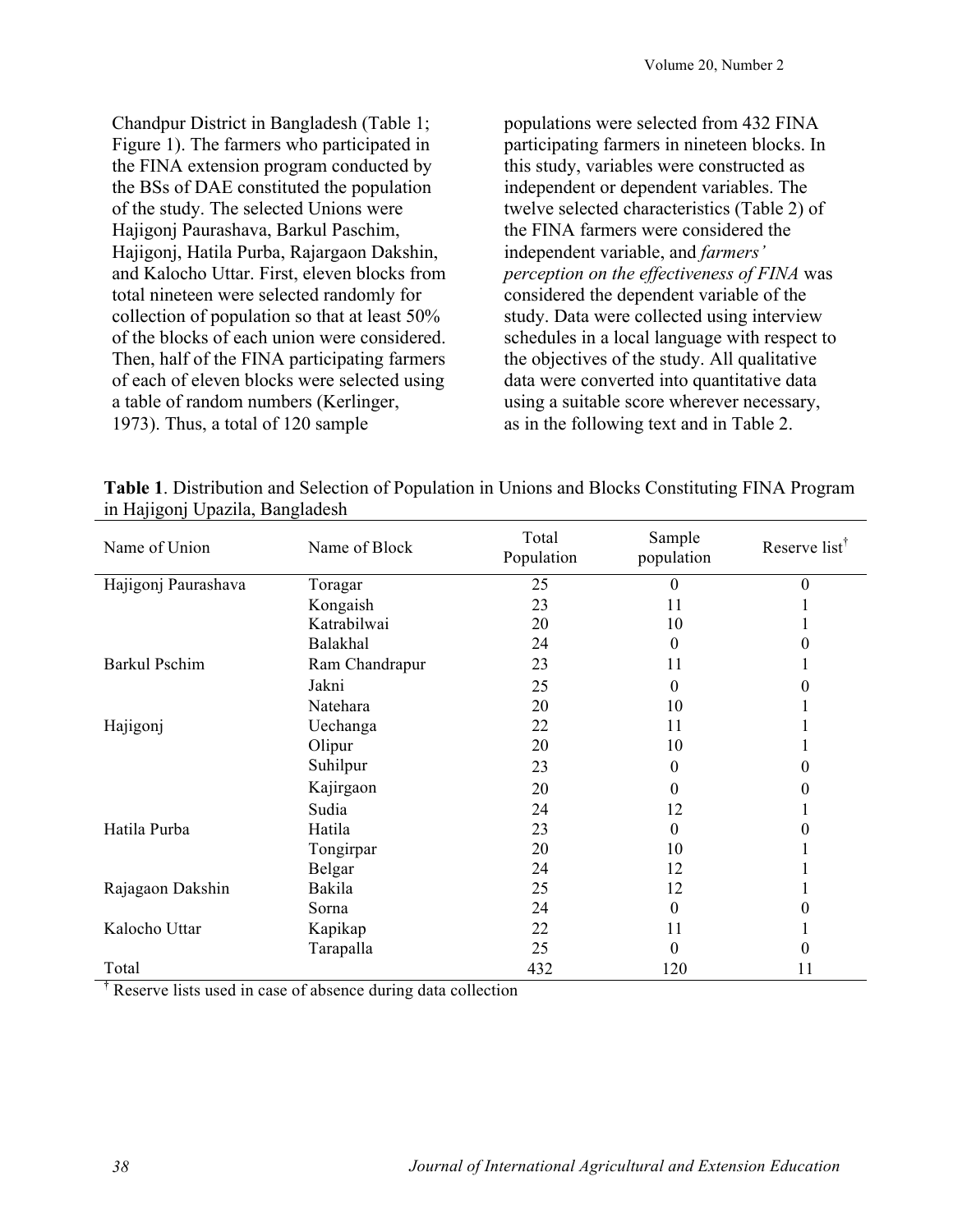Appropriate tests were developed to measure the independent variables (Table 2). *Age* of a respondent farmer referred to the period of time from birth to the time of the interview. The age of a farmer was measured in terms of years and was obtained during the interview. *Educational qualification* was measured in terms of grades (classes) passed by a respondent. If a respondent passed the final examination of class five, his education score was taken as 5. However, illiterate persons who could not read or write were given a score of 0; a person who did not know how to read or write but was able to sign only was given a score of  $0.5$ .

*Family size* was measured by the total number of family member of the respondent, including the farmer, spouse, children, and other dependents full or partial. *Farm size* (FS) was measured in terms of actual operating land of a respondent. Farm size was computed in hectares using the following formula;  $FS =$  $A_1+A_2+A_3+ \frac{1}{2}(A_4+A_5)$ , where,  $A_1$  is the homestead area;  $A_2$  is the cultivated area owned by a farmer;  $A_3$  is the cultivated area taken by a farmer from others on a lease system;  $A_4$  is the area given to others on the borga system (i.e., landlord and producer each get half of produce);  $A_5$  is the area taken by a farmer from others on the borga

system. *Annual income* has been used to refer to the total earnings of the respondent and the members of the family from agricultural and non-agricultural sources during a year and expressed in taka (local currency of Bangladesh). *Organizational participation* (OP) was computed of a respondent in the following formula,  $OP =$  $P_{\text{om}} \times N_i + P_{\text{em}} \times N_i + P_{\text{eo}} \times N_i$ , where,  $P_{\text{om}}$  is the ordinary member,  $P_{em}$  is the executive committee member;  $P_{\rm eo}$  is the executive officers (president, secretary etc.); and  $N_i$  is the number of organizations  $(i=1, 2, 3...)$ . *Cosmopoliteness* was computed of a respondent in terms of the degree of cosmopoliteness (5-point scale) on the basis of the farmer's visits to the eleven different types of selected external places from the farmer's social system. *Extension media contact* was measured of a respondent in respects to the extent of contact with each of the twenty-one selected sources of extension media during last one year prior to data collection. The respondent's answer was classified as any of six responses scored from 0 to 5, where 0 indicated contact with extension media to be "not at all", and 5 indicated a "daily" basis. *Farming experience* was computed of a respondent on the basis of experience from active farming and was expressed in years.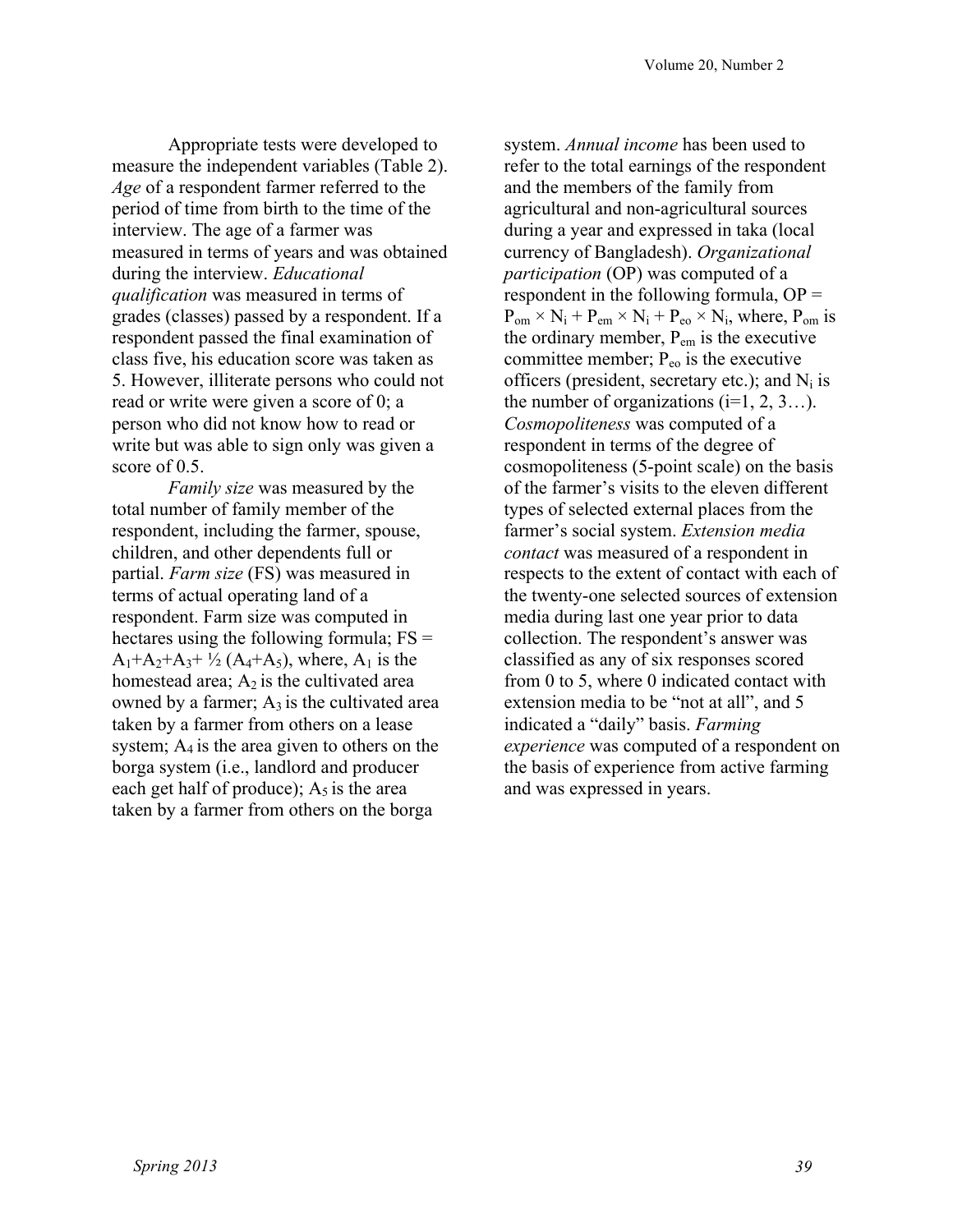

**Figure 1**. Distribution of locale in Hajigonj Upazila under Chandpur District of Bangladesh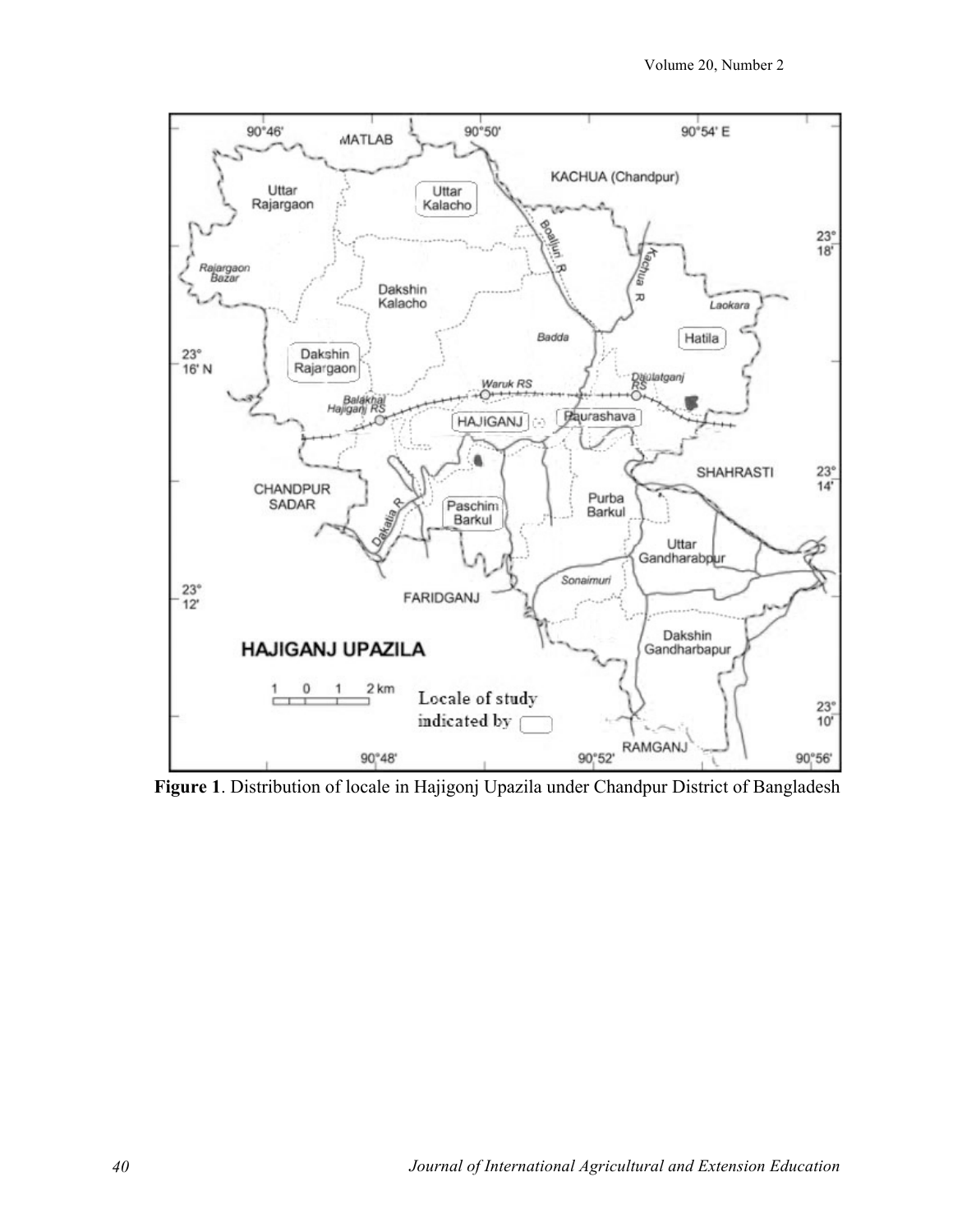| Characteristic  | Scoring<br>unit | Possible<br>score | Observed<br>score | Categories       |    | Farmers<br>$(\% )$ | Mean  | $SD*$ |
|-----------------|-----------------|-------------------|-------------------|------------------|----|--------------------|-------|-------|
| Age             | Years           | None              | 25 to 85          | Young aged       |    | 12.5               |       |       |
|                 |                 |                   |                   | Middle aged      |    | 52.5               | 51.6  | 12.97 |
|                 |                 |                   |                   | Old              | 35 |                    |       |       |
| Educational     | Years of        | None              | 0 to 14           | Illiterate       |    | 2.5                |       |       |
| qualification   | schooling       |                   |                   | Primary          |    | 31.6               |       |       |
|                 |                 |                   |                   | Secondary        |    | 47.5               | 7.2   | 3.88  |
|                 |                 |                   |                   | Higher secondary |    | 14.2               |       |       |
|                 |                 |                   |                   | Degree and up    |    | 4.2                |       |       |
| Family size     | No. of          | None              | 3 to 22           | Small            |    | 5.8                |       |       |
|                 | members         |                   |                   | Medium           |    | 60.8               | 8     | 3.54  |
|                 |                 |                   |                   | Large            |    | 33.4               |       |       |
| Farm size       | Hectare         | None              | $0.2$ to $5.5$    | Small size       |    | 61.7               |       |       |
|                 |                 |                   |                   | Medium size      |    | 18.3               | 1.1   | 0.73  |
|                 |                 |                   |                   | Large size       | 20 |                    |       |       |
| Annual income   | 000' Taka       | None              | 18 to 543         | Low              | 15 |                    |       |       |
|                 |                 |                   |                   | Medium           |    | 49.2               | 100.9 | 78.25 |
|                 |                 |                   |                   | High             |    | 35.4               |       |       |
| Organizational  | Scores          | 0 to 51           | 0 to 25           | Zero or no       | 5  |                    |       |       |
| participation   |                 |                   |                   | Low              |    | 74.2               | 3.9   | 4.10  |
|                 |                 |                   |                   | Medium           |    | 20.8               |       |       |
| Cosmopolite-    | Scores          | $0$ to $40$       | 7 to 34           | Low              |    | 19.2               |       |       |
| ness            |                 |                   |                   | Medium           |    | 56.7               | 18    | 6.50  |
|                 |                 |                   |                   | High             |    | 24.1               |       |       |
| Extension media | Scores          | 0 to 105          | 22 to 75          | Low              |    | 31.7               |       |       |
| contact         |                 |                   |                   | Medium           |    | 47.5               | 45.5  | 12.36 |
|                 |                 |                   |                   | High             |    | 20.8               |       |       |
| Farming         | Years           | None              | 2 to 65           | Low              | 20 |                    |       |       |
| experience      |                 |                   |                   | Medium           |    | 41.7               | 29.1  | 14.25 |
|                 |                 |                   |                   | High             |    | 38.3               |       |       |
| Farming         | Scores          | $0$ to $63$       | 10 to 59          | Low              |    | 25.8               |       |       |
| facilities      |                 |                   |                   | Moderate         |    | 64.2               | 37.4  | 9.67  |
|                 |                 |                   |                   | Sufficient       | 10 |                    |       |       |
| Innovativeness  | Scores          | $0$ to $60$       | 8 to 38           | Low              |    | 17.5               |       |       |
|                 |                 |                   |                   | Medium           |    | 47.5               | 27.1  | 6.47  |
|                 |                 |                   |                   | High             | 35 |                    |       |       |
| Agricultural    | Scores          | 0 to 50           | 24 to 48          | Low              |    | 17.5               |       |       |
| knowledge       |                 |                   |                   | Medium           |    | 54.2               | 36.8  | 5.52  |
|                 |                 |                   |                   | High             |    | 28.3               |       |       |

| <b>Table 2.</b> Prominent Features of the Selected Characteristics and Distribution of the Farmers in |
|-------------------------------------------------------------------------------------------------------|
| Accordance with their Scores $(n=120)$ .                                                              |

\*SD, Standard deviation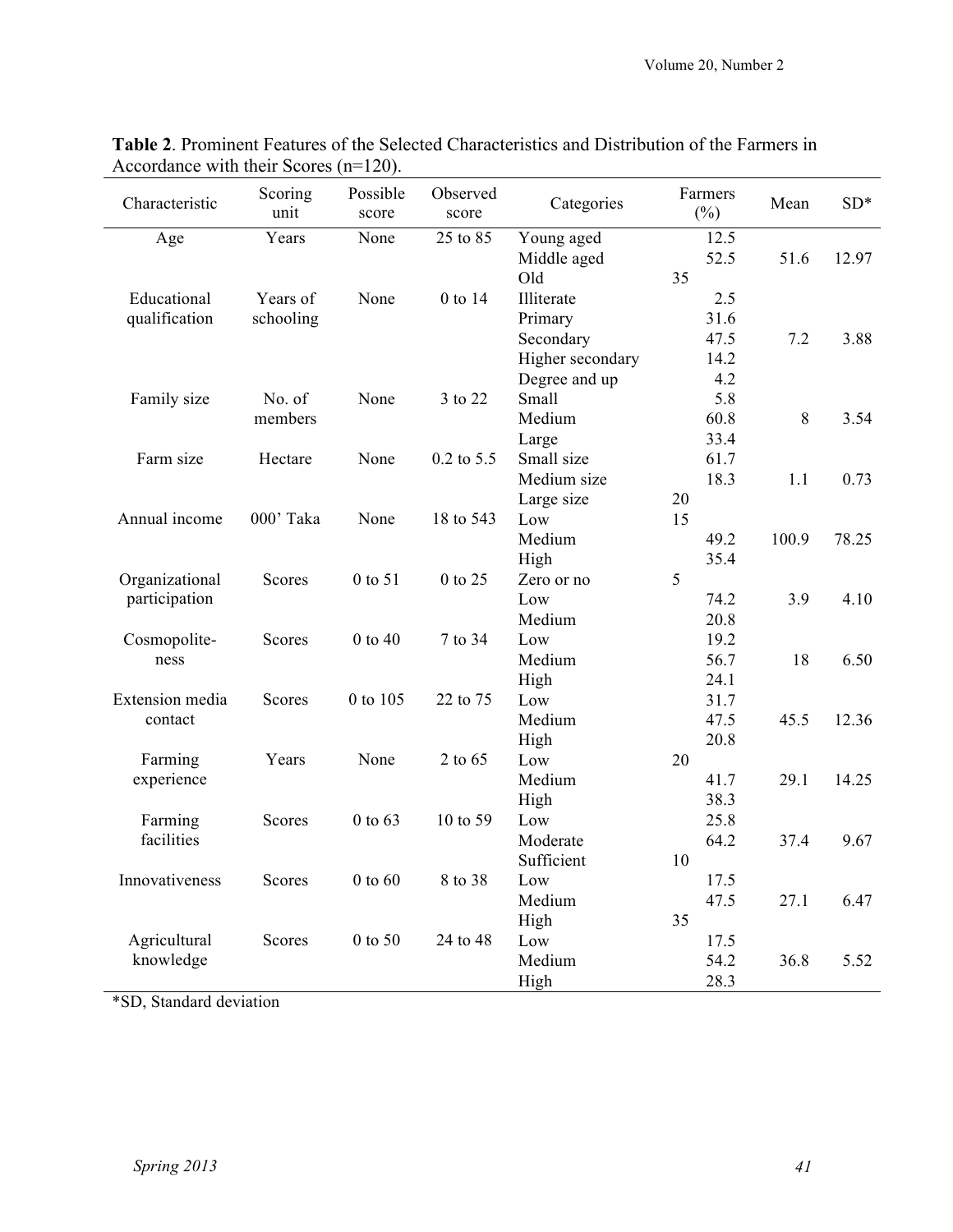*Farming facilities* was measured from twenty-one selected farming facilities on the basis of the following weighted scale, where 0 means no facilities, 1 means few facilities, 2 means moderate facilities, and 3 means sufficient facilities. *Innovativeness* was measured on the basis of the period of adoption of fifteen improved agricultural practices. Adoption of each practice was scored as 0 to 4, where 0 means no adoption, 1 means one year of adoption, 2 means two years of adoption, 3 means three years of adoption, and 4 means four or more years of adoption. *Agricultural knowledge* was computed of a respondent on the basis of response to twenty-five selected questions in the interview schedule. Score was assigned for correct answers from 1 to 3 according to the basis of the questions, and a 0 score was assigned for wrong answer.

Farmers' perception of the effectiveness of FINA was measured on the basis of the perception of the farmers in terms of (a) providing extension services and (b) adopting recommended agricultural practices. A four-point scale was used to measure the perception of the farmers. The scale contained fifteen statement questions on the effectiveness of FINA in terms of "providing extension services" and "adopting recommended agricultural practices" respectively. The response of each statement was weighted from 1 to 4. Where 1 means "disagree," 2 means "no opinion," 3 means "agree," and 4 means "strongly agree" with the statement. The perception score of a respondent was determined by adding up the weights for responses against all the thirty statement questions. The score ranged from 30 to 120, where a score of 30 indicated the most unfavorable perception and 120 indicated the most favorable perception on the effectiveness of FINA. The perception indices (PI) were measured by multiplying

the frequency counts of each of the statements cell of perception scored as above assigned weights. The PI of each statement along with rank order was computed using the following formula:  $PI =$  $P_{da} \times 1 + P_{no} \times 2 + P_{ag} \times 3 + P_{sa} \times 4$ , where  $P_{da}$  is the percentage of respondents who disagree;  $P_{no}$  is the percentage of respondent with no opinion;  $P_{ag}$  is the percentage of respondents who agree; and  $P_{sa}$  is the percentage of respondents who strongly agree. The PI score ranged from 100 to 400 in each individual statement, where a score of 100 indicated the most unfavorable perception and 400 indicated the most favorable perception on the effectiveness of FINA.

Problems faced during FINA program were computed on the basis of the twenty selected problems in the interview schedule. The answers of the respondents were scored as "very high," "high," "little," or "not at all." Weight was assigned to each response from 0 to 3, where 0 means not at all, 1 means little, 2 means high, and 3 means very high. The problem confrontation indices (PCI), along with rank order, was computed using the following formula: PCI  $= P_{\text{no}} \times 0 + P_{\text{lo}} \times 1 + P_{\text{hi}} \times 2 + P_{\text{vh}} \times 3$ , where,  $P_{no}$  is the percentage of respondents with no problem,  $P_{10}$  is the percentage of respondents with a *little* problem, P<sub>hi</sub> is the percentage of respondents with a problem classified as *high*; and P<sub>vh</sub> is the percentage of respondent with a problem classified as *very high*. The value of the PCI score ranged from 0 to 300, where, score 0 indicated no problem at all and 300 indicated a *very high* problem in conducting the FINA program. Mean, standard deviation and co-efficient of correlation (r) were computed to test the hypothesis.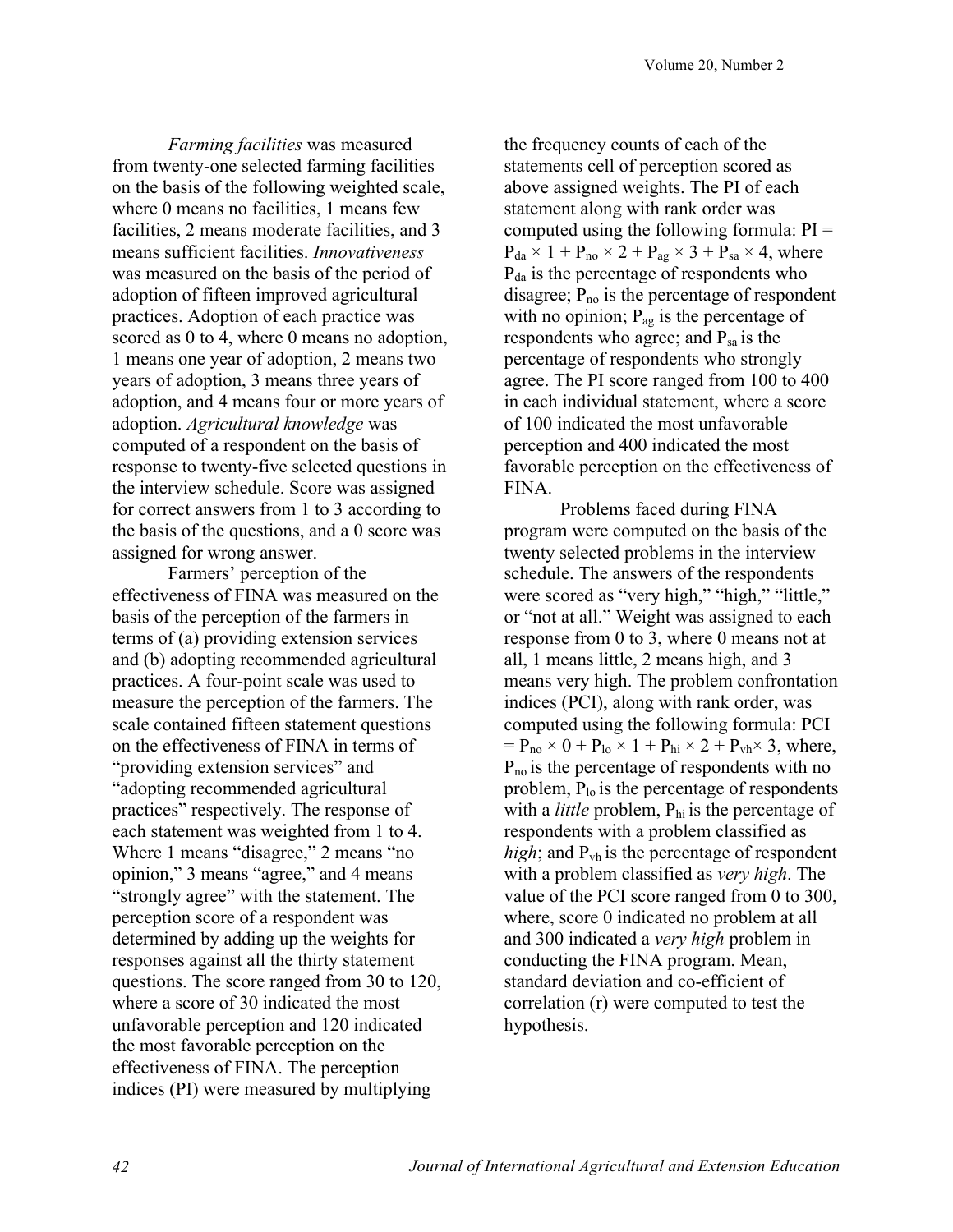#### **Results**

### *Characteristics of Farmer*

The age of the farmers ranged from 25 to 85 years, with average 51.6 (Table 2). The results revealed that the highest portion of FINA-participating farmers (52.5%) were middle aged, whereas a very low portion of farmers (12.5%) were young aged. The data noted that middle-aged farmers actively participated in farming activities. However, young farmers did not actively participate in their farming activities. The correlation data (Table 3) showed a significant negative relationship between age of the farmers and their perception on FINA. Perhaps, the older, experienced farmers felt that they did not need the services of FINA as much as the younger farmers did. Educational qualification of the farmers ranged from 0 to 14 with average 7.2. The data indicated that a major portion of the farmers (47.5%) was grouped as having secondary education. The data further showed that a very low portion (2.5%) of the farmers who participated in the FINA program were illiterate. The results showed that primary and secondary education farmers were higher participations in the FINA program than illiterate farmers. These higher rates of participation indicated their active participation because they were facing some problems and wanted to find the solutions from the FINA program. Therefore, a significant positive relationship occurred between education of farmers and their perception on FINA. Educated farmers believed that FINA is effective in

identifying their problems and providing targeted solutions. On the other hand, the highest portion (60.8%) of the farmers had a medium-sized family. The data suggested that medium-sized families had positive attitudes on the effectiveness of FINA regarding their farming problems compared to small and large-sized families. However, the data overall showed no significant relationship between family size and farmers' perception of the effectiveness of FINA. The largest part of respondents (62%) owned small-sized farm. The correlation data showed a significant relationship between farm size and their perception on FINA. The results noted that farmers of small farm sizes were more motivated than big farmers. This is because small-sized farm operators want to develop their production efficiently using modern technologies and inputs. They believe that FINA is the effective way to identify their problems and to find solutions. Annual income was a great factor for farmers' perceptions. The results showed a significant relationship between incomes of the farmers and their perceptions of FINA. The highest portion (49%) of the respondents were medium-income farmers. Farmers with moderate to high income participated more in FINA than low-income farmers. Farmers who were not economically stable had low participation in FINA, perhaps because they might be involved in other incomegenerating activities during the FINA program.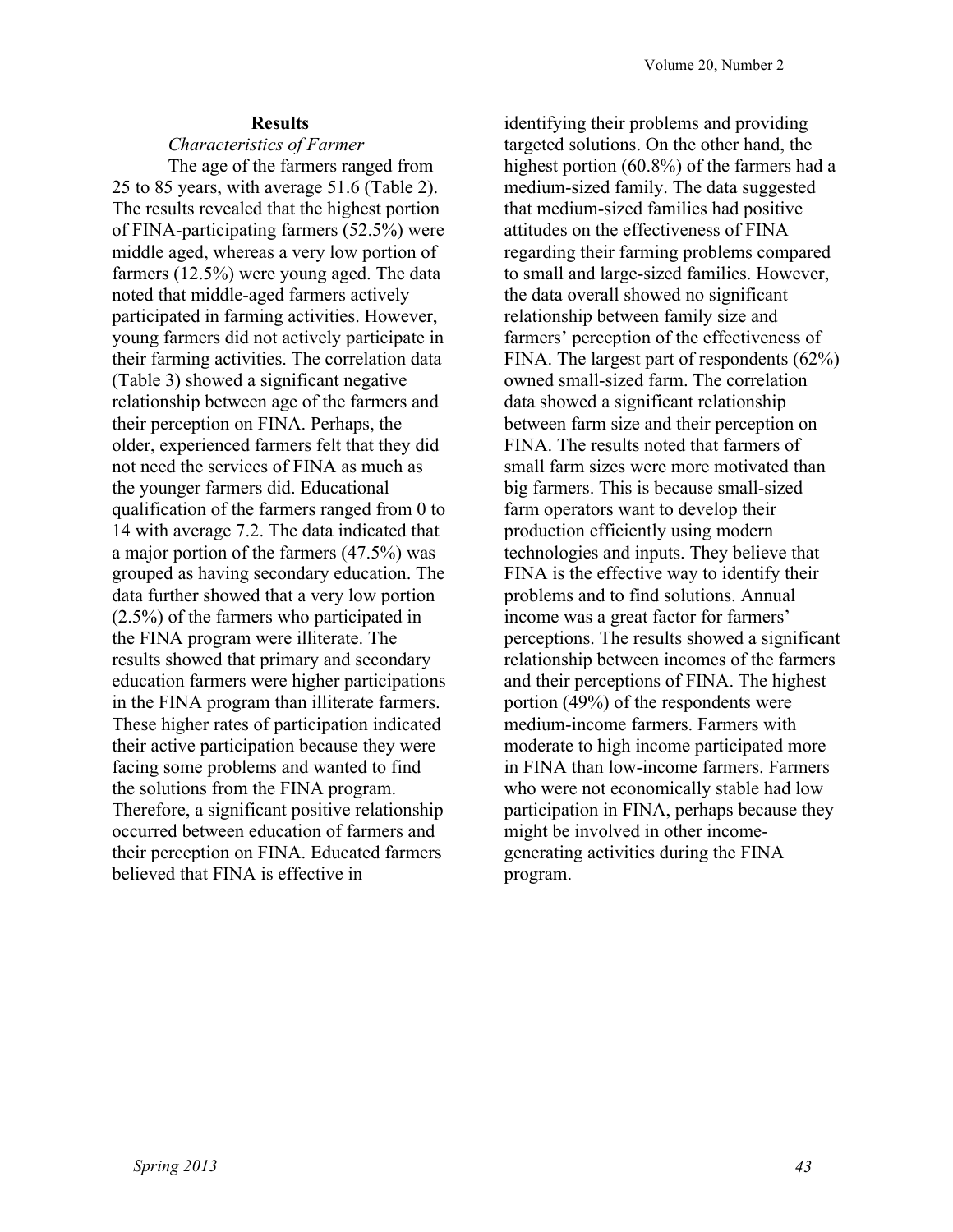| Dependent variable          | Independent variable         | 'r' value         |  |
|-----------------------------|------------------------------|-------------------|--|
|                             | Age                          | $-.27**$          |  |
| the                         | Educational qualities        | $.20*$            |  |
|                             | Family size                  | $-.06^{NS}$       |  |
| $\overline{a}$<br>后         | Farm size                    | $.18*$            |  |
| $\sigma$                    | Annual income                | $.19*$            |  |
|                             | Organizational participation | .01 <sup>NS</sup> |  |
| perception<br>effectiveness | Cosmopoliteness              | $-.10^{NS}$       |  |
|                             | Extension medial contact     | $.37***$          |  |
| Farmers'                    | Farming experience           | $-.17^{NS}$       |  |
|                             | Farming facilities           | $.21*$            |  |
|                             | Innovativeness               | .15 <sup>NS</sup> |  |
|                             | Agricultural knowledge       | $.26**$           |  |

**Table 3**. Co-efficient of Correlation (r) Between the Dependent Variables of Farmers' Perception of the Effectiveness of FINA and Independent Variables

<sup>NS</sup>Nonsignificant; \*, \*\*, \*\*\* Significant at 0.05, 0.01, 0.001 respectively.

Organizational participation (74.2%), cosmopoliteness (56.7%), extension media contact (47.5%), farming experience (41.7%), farming facilities (64.2%), innovativeness (47.5%), and agricultural knowledge (54.2%) were characteristics of the majority of farmers participating in the FINA (Table 2). Farmers who had higher contact with extension media and high agricultural knowledge had better perceptions of the effectiveness of FINA than farmers with lesser exposure to extension information. A similar study supported the idea that extension media contact helped farmers in gaining knowledge about fertilizer application and influenced the adoption of chemical fertilizer in Mozambique (Cavane, 1993)*.*

The data further showed a significant relationship (Table 3) of extension media contact, farming facilities, and agricultural knowledge of farmers with their perception of FINA. However, organizational participation, cosmopoliteness, farming experience, and innovativeness had nonsignificant relationships with perception of FINA. The results showed that farmers with agricultural knowledge participated willingly because they knew FINA was the way to get their problems solved. Additionally, in the FINA extension program, Agricultural Extension Officer (AEO) and BSs are actively involved so that farmers concentrated in the meeting and got more answers about farming problems directly from extension officer

|                                        | <b>Table 4.</b> Distribution of Farmers' Perception on the Effectiveness of FINA In a Potential |
|----------------------------------------|-------------------------------------------------------------------------------------------------|
| Scoring Range of 15 to 60 ( $n=120$ ). |                                                                                                 |

|                                                |                                            | Farmers           |        |  |
|------------------------------------------------|--------------------------------------------|-------------------|--------|--|
| Perception term                                | Categories                                 | (N <sub>0</sub> ) | $(\%)$ |  |
| Providing extension                            | Slightly favorable perception (20 to 30)   | 32                | 27     |  |
| services                                       | Moderately favorable perception (31 to 40) | 55                | 46     |  |
|                                                | Highly favorable perception (41 to 49)     | 33                | 28     |  |
|                                                | Mean                                       | 36                |        |  |
|                                                | Slightly favorable perception (20 to 30)   | 25                | 21     |  |
| Adopting recommended<br>agricultural practices | Moderately favorable perception (31 to 40) | 53                | 44     |  |
|                                                | Highly favorable perception (41 to 53)     | 42                | 35     |  |
|                                                | Mean                                       | 37                |        |  |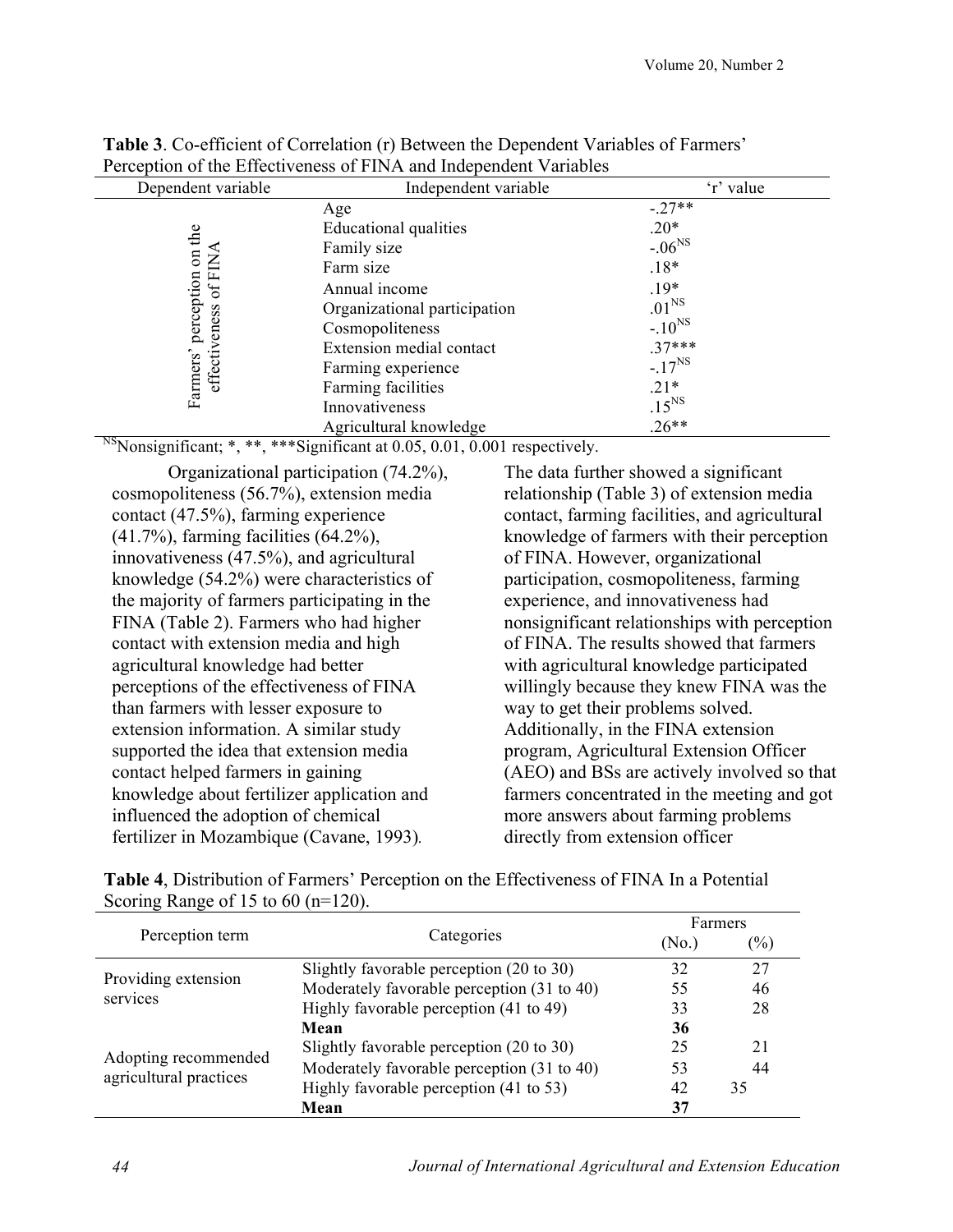# *Farmers' Perception of the Effectiveness of FINA*

Farmers' perception of the effectiveness of FINA in terms of providing extension services ranged from 20 to 49 against a range limit of 15 to 60, with an average score of 36. The highest portion of respondents (46%) was moderately favorable in this regard (Table 4). However, perception indices (PI) on fifteen selected statements ranged from 197 to 307 against a range limit of 100 to 400 (Table 5). According to rank order of PI, the most favorable perception statement was "develop a good relationship between farmers and extension workers due to FINA," whereas the lowest perception statement was "DAE conduct total extension activities based on responsiveness of farmers needs."

Farmers' perception of the effectiveness of FINA in terms of adopting recommended agricultural practices ranged from 20 to 53 against a potential range of 15 to 60, with an average of 37. A large portion (44%) of the respondents was moderately favorable toward adopting recommendations (Table 4). However, perception indices (PI) on fifteen statements in this regard ranged from 131 to 322 against a potential score of 100 to 400 (Table 6). According to the rank order of PI, the most favorable perception statement was "information gained about importance of organic manure application to the field due to FINA program," whereas the lowest perception statement was "knowledge gained about modern irrigation management through FINA."

| <b>Table 5.</b> Following Statements Related to the Effectiveness of FINA on Farmers' Perception |  |
|--------------------------------------------------------------------------------------------------|--|
| Indices (PI) and Rank Order (RO) in Terms of Providing Extension Services ( $n=120$ )            |  |

| <b>SL</b>    | <b>Statements</b>                                                                          | PI  | <sub>RO</sub> |
|--------------|--------------------------------------------------------------------------------------------|-----|---------------|
| No           |                                                                                            |     |               |
| $\mathbf{1}$ | Develop a good relationship between farmers and extension workers due to FINA              | 307 |               |
| 2            | Increased familiarity with different information media through FINA                        | 305 | 2             |
| 3            | Farmers can obtain rapid solutions of their identified problems from the extension workers |     |               |
|              | through FINA                                                                               | 294 | 3             |
| 4            | Increased accountability of the extension workers to the farmers due to FINA               | 288 | 4             |
| 5            | Opportunity given to the farmers in participating to the different extension activities    |     |               |
|              | through FINA                                                                               | 283 | 5             |
| 6            | Increased visits and monitoring of the extension workers to the farmers field due to FINA  |     |               |
|              |                                                                                            | 279 | 6             |
| 7            | Increased communication linkage of the farmers with different extension offices due to     |     |               |
|              | <b>FINA</b>                                                                                | 250 | 7             |
| 8            | Ensure demand driven extension services of the farmers due to FINA                         | 249 | 8             |
| 9            | Decreased the cost of production of the farmers due to FINA                                | 247 | 9             |
| 10           | Farmers can participate more in different training activities through FINA                 | 246 | 10            |
| 11           | Farmers can reach the proper target of production through FINA                             | 236 | 11            |
| 12           | Farmers can identify their actual needs and problems through FINA                          | 235 | 12            |
| 13           | Farmers can use necessary practices for their farm due to participation in FINA            | 232 | 13            |
| 14           | Increased familiarity of different extension methods to the farmers through FINA           | 207 | 14            |
| 15           | DAE conduct total extension activities based on responsiveness of farmers needs            | 197 | 15            |

The overall perception of farmers on the effectiveness of FINA was that nearly half of the farmers (44%) responded moderately favorable (Figure 2). These data

show that the FINA program was somewhat effective in providing extension services and encouraging farmers to adopt recommended agricultural practices. Nearly one third of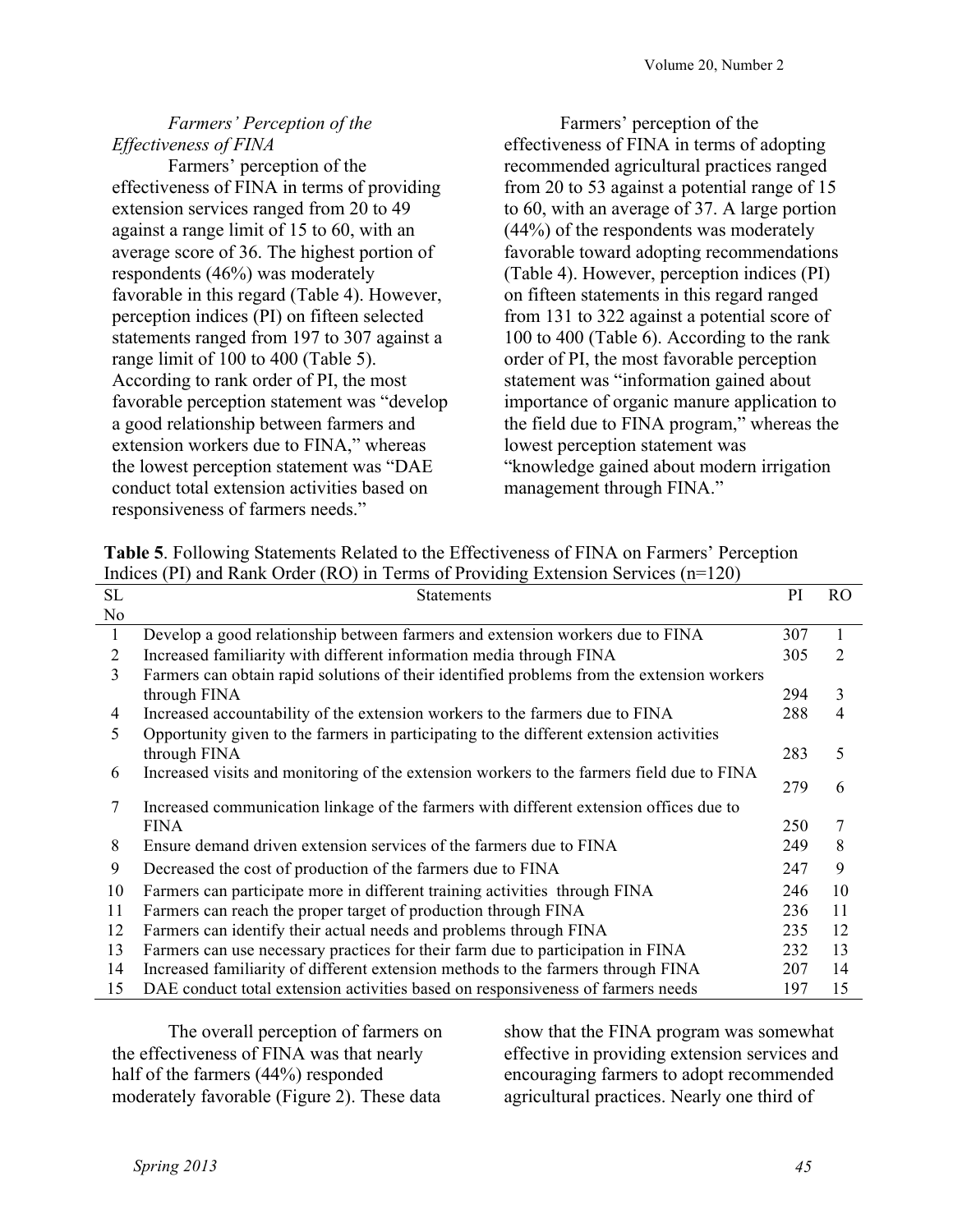the farmers (32%) perceived the FINA program as highly favorable, but one fourth of the farmers (24%) perceived the FINA program as slightly favorable in providing extension services and adopting recommended agricultural practices. The data further revealed that extension service programs of FINA appeared not highly effective in identifying all agricultural problems and their solutions but found potential in solving some specific problems ranked in Table 5 & 6. The results further suggest rapport communication of agricultural extension officials to the farmers for increasing efficiency of FINA program.

## *Problem Confrontation in Implementing FINA*

Problem confrontation indices (PCI) of the farmers according to the selected twenty problems (Table 7) in implementing FINA program PCI ranged from 114 to 270 in a possible range of 0 to 300. According to the rank order of PCI, "lack of adequate allowance for the participating farmers" was ranked at the top. However, "lack of coordination of the BSs with farmers in implementing FINA" was ranked at the bottom. The data showed some of the problems that were hindering the effectiveness of the FINA program. Farmers

**Table 6**. Farmers' perception indices (PI) and rank order (RO) in terms of adopting recommended agricultural practices by FINA (n=120).

| SL             | $\mu$<br><b>Statements</b>                                                                 | PI  | R <sub>O</sub> |
|----------------|--------------------------------------------------------------------------------------------|-----|----------------|
| No.            |                                                                                            |     |                |
| $\mathbf{1}$   | Information gained about importance of organic manure application to the field             |     |                |
|                | due to FINA programs                                                                       | 322 | $\mathbf{1}$   |
| $\overline{2}$ | Knowledge increased about high yielding varieties of rice through FINA                     | 315 | 2              |
| $\overline{3}$ | Knowledge gained on high yielding potato cultivation through participating in              |     |                |
|                | <b>FINA</b>                                                                                | 297 | $\overline{3}$ |
| $\overline{4}$ | Eagerness increased in cultivating fruits and vegetables to the homesteads                 |     |                |
|                | through FINA                                                                               | 292 | $\overline{4}$ |
| 5              | Information gained about modern techniques of jute cultivation due to FINA                 | 290 | 5              |
| 6              | Knowledge gained about seed production and management of vegetable crops                   |     |                |
|                | due to FINA                                                                                | 283 | 6              |
| 7              | Knowledge increased about pesticide application to the field due to                        |     |                |
|                | participating in FINA                                                                      | 270 | $\overline{7}$ |
| 8              | Knowledge gained about balanced fertilizers application to the field due to                |     |                |
|                | participating in FINA programs                                                             | 248 | 8              |
| 9              | Information gained about the reasons of Zn-fertilizers application due to FINA             | 246 | 9              |
| 10             | Knowledge increased about homestead gardening techniques through FINA                      | 242 | 10             |
| 11             | Information obtained about methods of compost fertilizers preparation through              |     |                |
|                | participating in FINA                                                                      | 237 | 11             |
| 12             | Knowledge gained about use of IPM to the field through participating in FINA               | 231 | 12             |
| 13             | Knowledge gained about 'guti-urea' application due to participating in FINA                | 226 | 13             |
| 14             | Information gained about cultivating green manure crops to the fields due to               |     |                |
|                | <b>FINA</b>                                                                                | 155 | 14             |
| 15             | Knowledge gained about modern irrigation management through FINA                           | 131 | 15             |
|                | in rural areas did not have appropriate socio-<br>in FINA; consequently, they were busy in |     |                |
|                | economic conditions for active participation<br>farming activities. They needed some extra |     |                |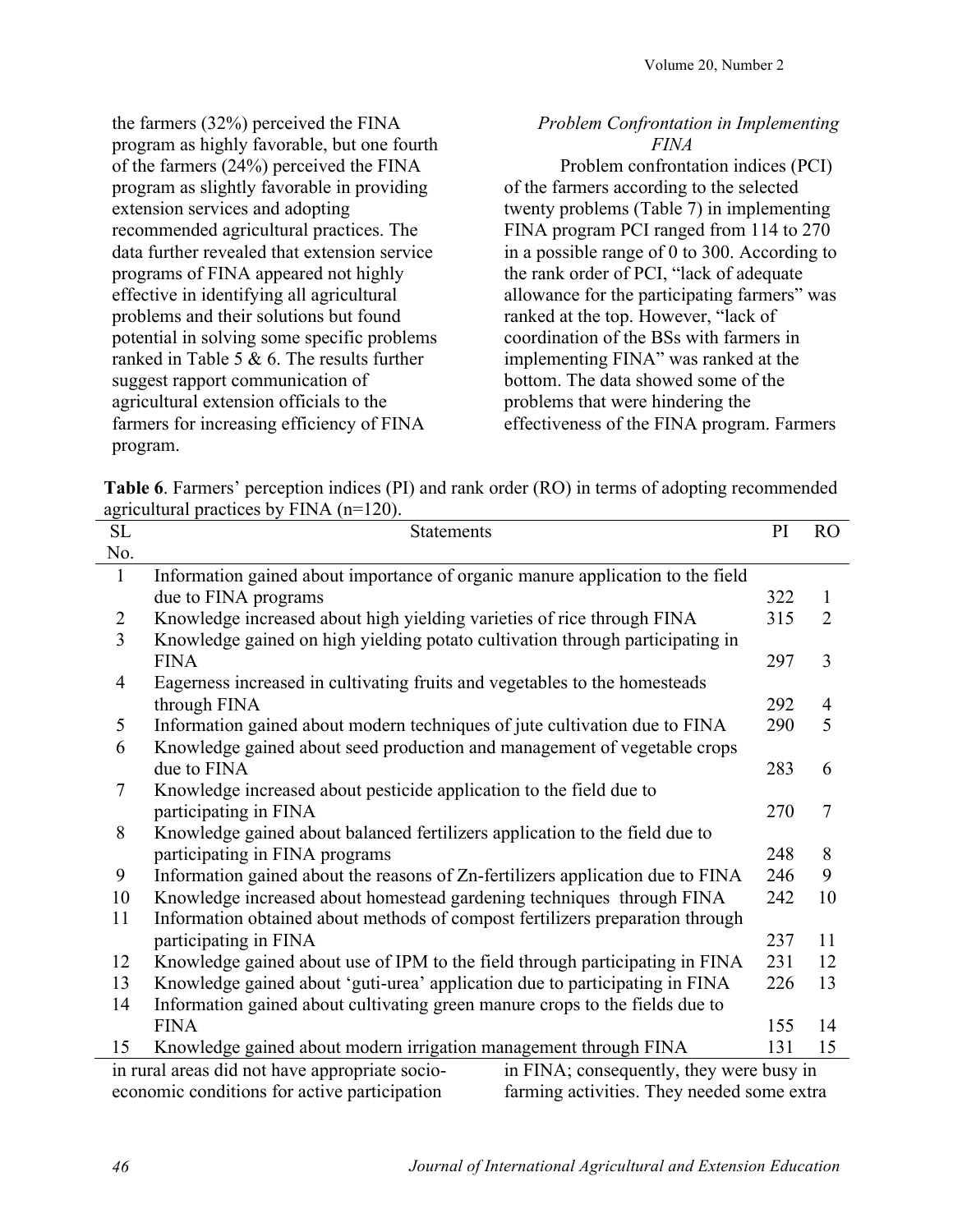incentives for active participation in the FINA program and, hence, had lack of interest in participating in such programs.

# **Conclusion, Recommendations and Implications**

The results revealed farmers' perception of the effectiveness of FINA. Data about farmers' characteristics revealed categories of the farmers who actively participated in the FINA program. Seven personal characteristics of farmers showed a significant relationship with farmers' perceptions of the effectiveness of FINA. Five characteristics of farmers did not show any relation with farmers' perception. Nearly half of the farmers showed a moderately favorable perception of the effectiveness of FINA. On the other hand, only a quarter of the farmers showed a highly favorable perception. Also, a quarter of the farmers showed a less favorable perception on FINA. Precisely half of the

farmers perceived that FINA is effective in providing extension services. Hence, more extension work is recommended to achieve a goal of two thirds of the farmers having a favorable perception of FINA. The study revealed many of the problems that inhibit the success of the FINA program. It is suggested that the extension officers and field extension workers, including other agricultural supporting organizations, should concentrate on addressing the uppermost problems of the farmers.

More studies are needed to explore how the FINA extension program can be more effective for farmers. These results encourage future studies on the following points: (a) the scope of developing other techniques of FINA that can be employed through using training demonstration for farmers' educational progress, (b) problems that prevail in rural Bangladesh in the use of FINA and ways to overcome them, and (c) future prospects of FINA in Bangladesh.

**Table 7**. Problems Confrontation Indices (PCI) and Rank Order (RO) Faced During Implementing FINA Program  $(n=120)$ 

| SL No.         | $\mu$ and $\mu$ and $\mu$ and $\mu$ and $\mu$ and $\mu$<br>Problems         | <b>PCI</b> | <b>RO</b>      |
|----------------|-----------------------------------------------------------------------------|------------|----------------|
|                | Lack of adequate allowance (salary) for the participating farmers           | 270        | 1              |
| 2              | Lack of good quality seed supply                                            | 241        | $\overline{2}$ |
| 3              | Low market price of agricultural products                                   | 238        | 3              |
| $\overline{4}$ | Disagree to attend in FINA meeting at distant places for high               |            |                |
|                | communication expense                                                       | 236        | 4              |
| 5              | High price of agricultural inputs, like seeds, fertilizers and insecticides | 230        | 5              |
| 6              | Lack of much remuneration and rewards for the participating farmers         | 227        | 6              |
| 7              | Farmers don't want to spend enough time in FINA meeting                     | 218        | 7              |
| 8              | Lack of enough knowledge about FINA                                         | 206        | 8              |
| 9              | Lack of eagerness of the BSs in conducting FINA due to insufficient         |            |                |
|                | budget                                                                      | 202        | 9              |
| 10             | Lack of getting urgent solution of the identified needs of farmers          | 188        | 10             |
| 11             | Farmers don't want to be present in the FINA meeting in a group             | 181        | 11             |
| 12             | Lack of importance in collecting information from small and marginal        |            |                |
|                | farmers                                                                     | 175        | 12             |
| 13             | All participant farmers don't express their opinion in the FINA session     | 157        | 13             |
| 14             | Lack of proper knowledge about new technology                               | 150        | 14             |
| 15             | Inability to understand the FINA discussion meeting due to illiteracy       | 147        | 15             |
| 16             | Lack of adequate places and environment for conducting FINA                 | 130        | 16             |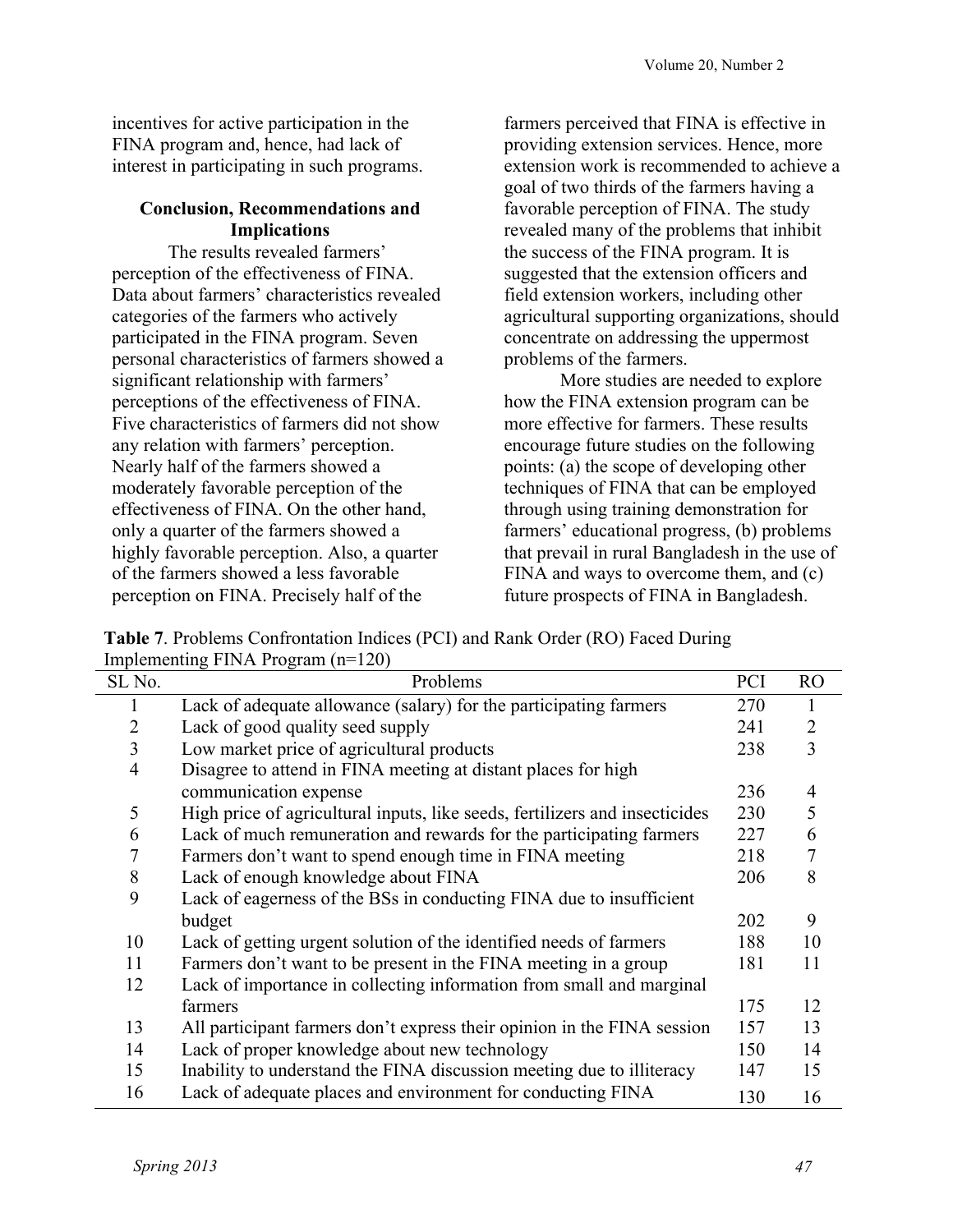|    | program                                                                 |     |      |
|----|-------------------------------------------------------------------------|-----|------|
| 17 | Negligence of BSs responsibilities in conducting FINA                   | 128 | 17   |
| 18 | Farmers aren't aware about their needs                                  | 126 | 18.5 |
| 19 | Irresponsibility of the BSs in explaining the importance of the FINA to |     |      |
|    | the farmers and its justification                                       | 126 | 18.5 |
| 20 | Lack of coordination of the BSs with farmers in implementing FINA       | 114 | 20   |



**Fig 2**: An overall distribution of farmers' perception of the effectiveness of FINA.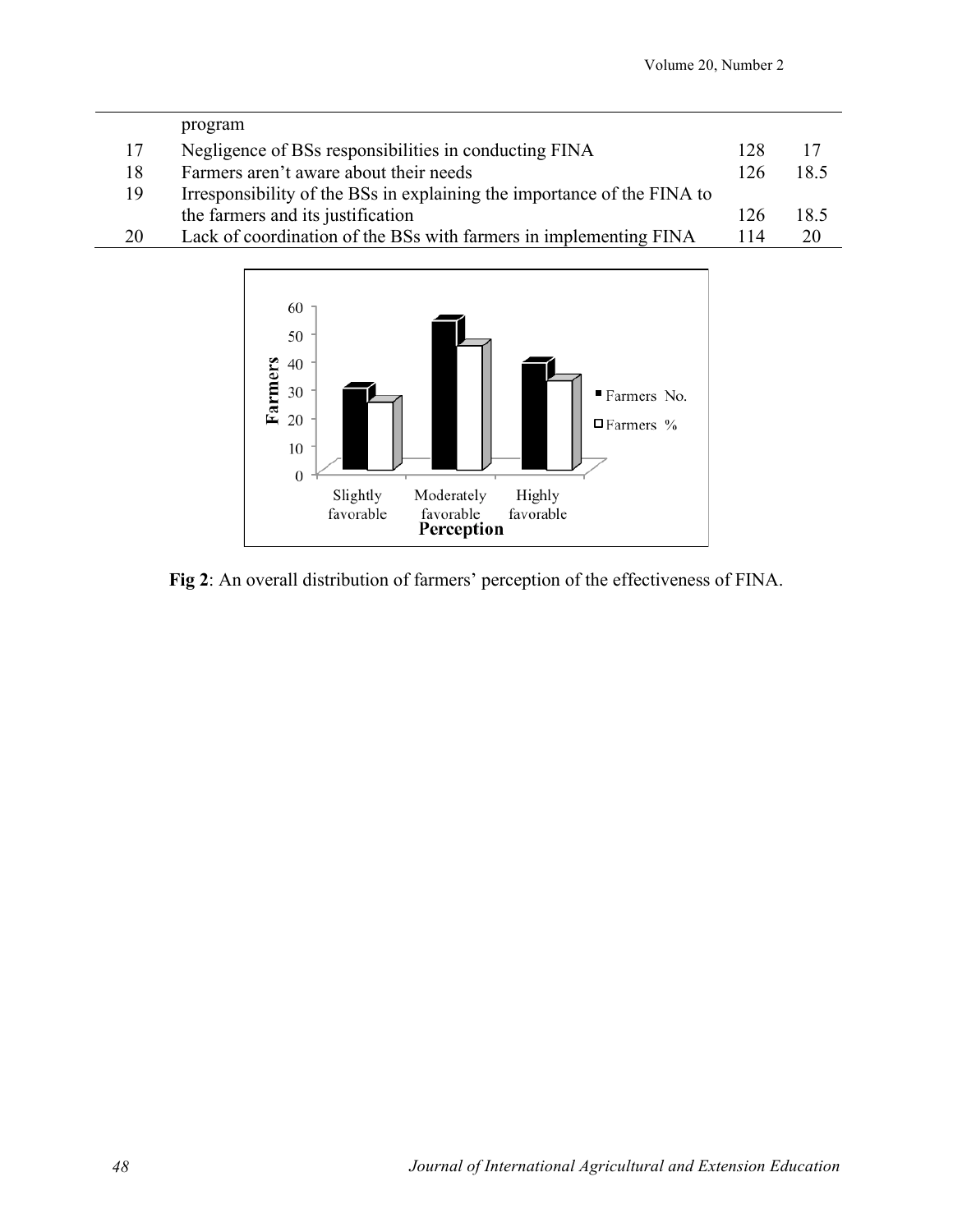### **Acknowledgment**

We thank the FINA farmers who spared their time to be participants of this study. The encouragement of Professor A. K. M. Ziaul Karim, Department of Agricultural Extension Education, Bangladesh Agricultural University is acknowledged. Specially remembered is Dr M. H. Rashid, the co-author, for his interest in this study and the University of Massachusetts Amherst for providing publication funding.

### **References**

- Anonymous. (2000, April 2). Agricultural and economic condition of Bangladesh, *The Daily Ittefaq,* p. A3.
- Bartholomew, H. M. (1994). The world's largest extension system. *Journal of International Agricultural and Extension Education, 1*(1), 32- 36.
- BBS. (2000). *Statistical Year Book of Bangladesh, Bangladesh Bureau of Statistics*. Dhaka, Bangladesh: Government Printing Office.
- Birkhaeuser, D., Evenson, R. E., & Gershon, F. (1991). The economic impact of agricultural extension: A review. *Economic Development and Cultural Change, 39*(3), 607-650.
- Cavane, E. (1993). *Farmers' attitude and adoption of improved maize varieties and chemical fertilizers in Mozambique.* Paper presented at the African Crop Science Conference Proceedings.
- DAE. (1999). *Agricultural Extension Manual (Revised edition), The Department of Agricultural Extension*. Dhaka, Bangladesh: Government Printing Office.
- Deep, S. D. (1978). *Human Relation in Management*. Encino, California: Glencoe Publishing Co.
- Dejene, A. (1989). The training and visit agricultural extension in rainfed agriculture: Lessons from Ethiopia. *World development, 17*(10), 1647-1659.
- Enos, J. L. (1989). Transfer of technology. *Asian-Pacific Economic Literature, 3*(1), 2-36.
- Feder, G., & Slade, R. (1986). The impact of agricultural extension: The Training and Visit system in India. *The World Bank Research Observer, 1*(2), 139-161.
- FFYP. (1998). *Fifth Five Year Plan (1998–2002), Ministry of Planning*. Dhaka, Bangladesh: Government Printing Office.
- Islam, M. R. (1998). *Effectiveness of Mati-O-Manush television program in disseminating agricultural informaition to the television viewer farmers.* (Master's thesis), Bangladesh Agricultural University, Mymensingh, Bangladesh.
- Kerlinger, F. N. (1973). *Foundation of Behaviorral Research*. Delhi: Surject Publication.
- Mahtab, F. U., & Karim, Z. (1992). Population and agricultural land use: Towards a sustainable food production system in Bangladesh. *Ambio, 21*(1), 50- 55.
- Muttaleb, M. A., Hussain, M. A., & Rashid, M. A. (1998). Adoption level and its constraints to selected recommended potato technology. *Bangladesh Journal of Training and Development, 11*(1 & 2), 101- 108.
- Pretty, J. N., & Chambers, R. (1993). Towards a learning paradigm: